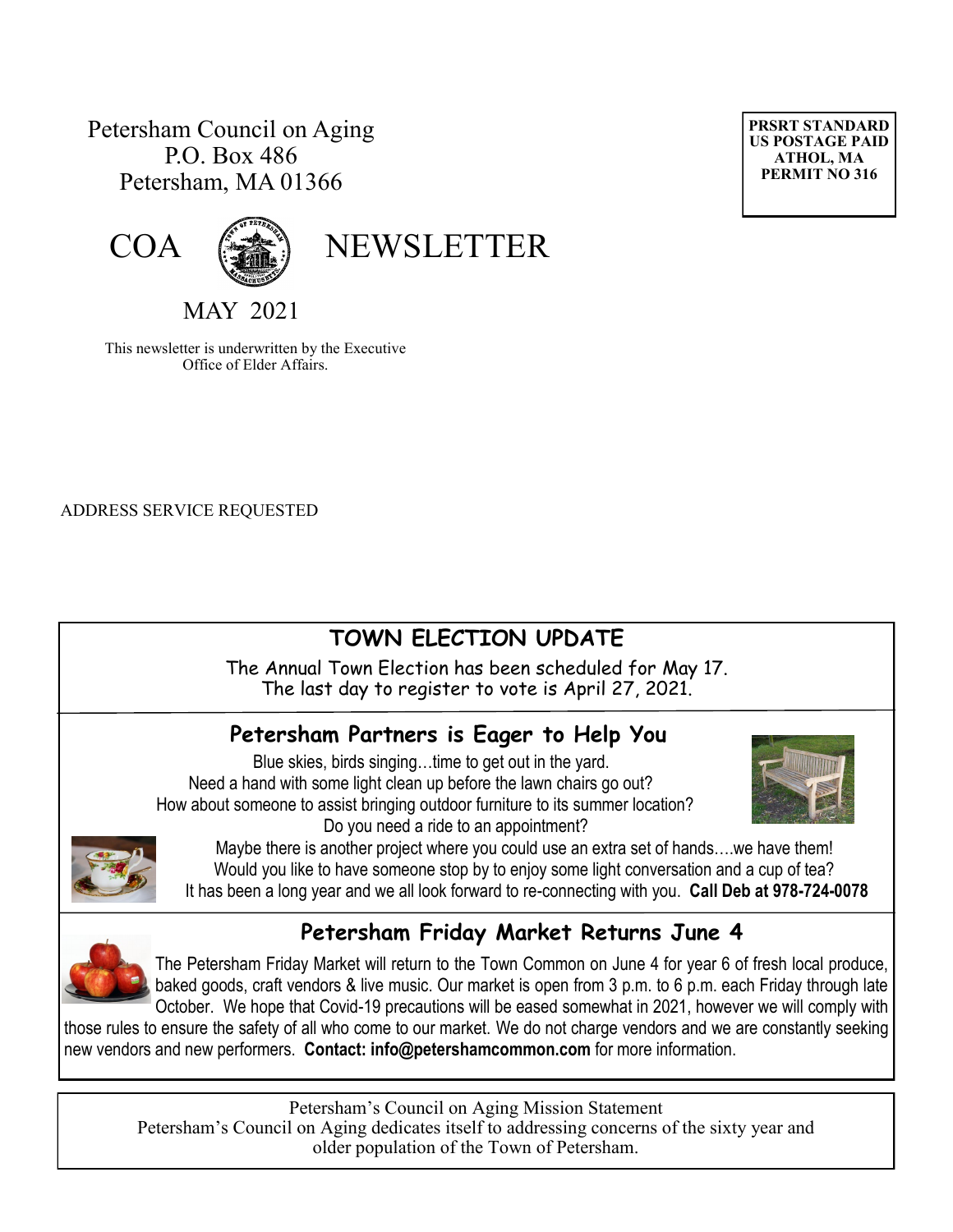# **PETERSHAM EVENTS AND NOTICES**

#### **Congregational Church Take Out Dinner : sponsored by the Sunday School**

**What:** Meatloaf take out dinner. **Where:** Congregational Church - 21 North Main St.

# **When**: Saturday, May ? **Pick-up Time**: 5:30 p.m. **Price**: TBD.

# **For Information and Reservations Call: Janice Olson: 978-724-3362**

Watch for Church Sandwich Sign for further Information as Date /Price was not available at press time!

#### **Petersham Art Center**

Now open for the Season: Thursday to Sunday - Noon to 4 p.m.

# **Unitarian Church Famous Plant Sale is Back!**

**Date:** Saturday May 15 **Time:** 9 a.m. to 1 p.m. (Rain date May 22) **Where:** Petersham Common **What:** A variety of Bulbs, Perennials, Annuals, Compost, Tomato Plants, Herbs, and Shade Plants

# **Nichewaug Inn and Academy Committee**

The NICH Committee is scheduling a Walk Around the Inn & Academy Buildings on May 10th at 5 p.m. For more information contact Committee Chair Ann Lewis at: 978-724-6624

#### **Town Hall PING PONG is Now Allowed Back – Singles Only**

Current day and time schedule has not been set. Watch for details.

# **COA Enrichment/Cultural Programs**

The Programs of Storyteller Davis Bates and Musician Dan Kirouac originally scheduled to take place during 2020 will be rescheduled when Senior meals resume indoors at the Town Hall.

# **COA BOARD NOTES**

- The COA Board met on April 14, 2021 at 10:00 a.m.
- March 10, 2021 Board **Meeting Minutes** were approved as amended.
- **Treasurer's Report** was read and approved.
- **Reminder:** Grab n Go Lunches will continue until indoor meals are approved.
- **Enrichment programs:** Storyteller Davis Bates & Musician Dan Kirouac will be rescheduled once indoor meals are approved. Watch for future updates.
- **Health Programs:** No Health programs are currently scheduled due to Covid-19 restrictions.
- **Fitness Programs:** Chair Yoga, Floor Yoga and Tai Chi continue to be held in the Town Hall. See Fitness section for details. All participants must wear masks.

#### **Discussions:**

**(1)** The Board continues to look for **new members**. Interested: Contact Kay Berry at 978-724-6610

**(2)** Pam Chevalier offered to research **Toe Nail Care Clinics** once Covid-19 restrictions are lifted.

- **(3) LifePath** is again holding its annual **Walkathon**. This year's hybrid event is being held on Saturday May 1st. Anyone wishing to send in a donation should make out the check to LifePath and mail it to LifePath 101 Munson Street, Suite 201, Greenfield MA 01301. This annual fundraiser helps fund Meals on Wheels, In Home Services, Benefit Counseling, Protective Services, SHINE,
	- Healthy Living and Money Management Programs. Put Walkathon in your check memo line. **(4)** Phil Hanno reported that the **Big E** is currently scheduled for September 17th to October 3rd. He is
		- looking into the grant used to help with the cost of the trip in previous years.
	- **(5)** The COA agreed to take over awarding of the Town's **Boston Post Cane** to the oldest Petersham Resident, previously set up by the SelectBoard. Sheila Youd offered to chair this committee.
	- **(6) The Board voted to move monthly meetings back to Mondays.**

 *The next Board meeting will be on: Monday, May 10, 2021 at 10 a.m. in the Lower Town Hall.*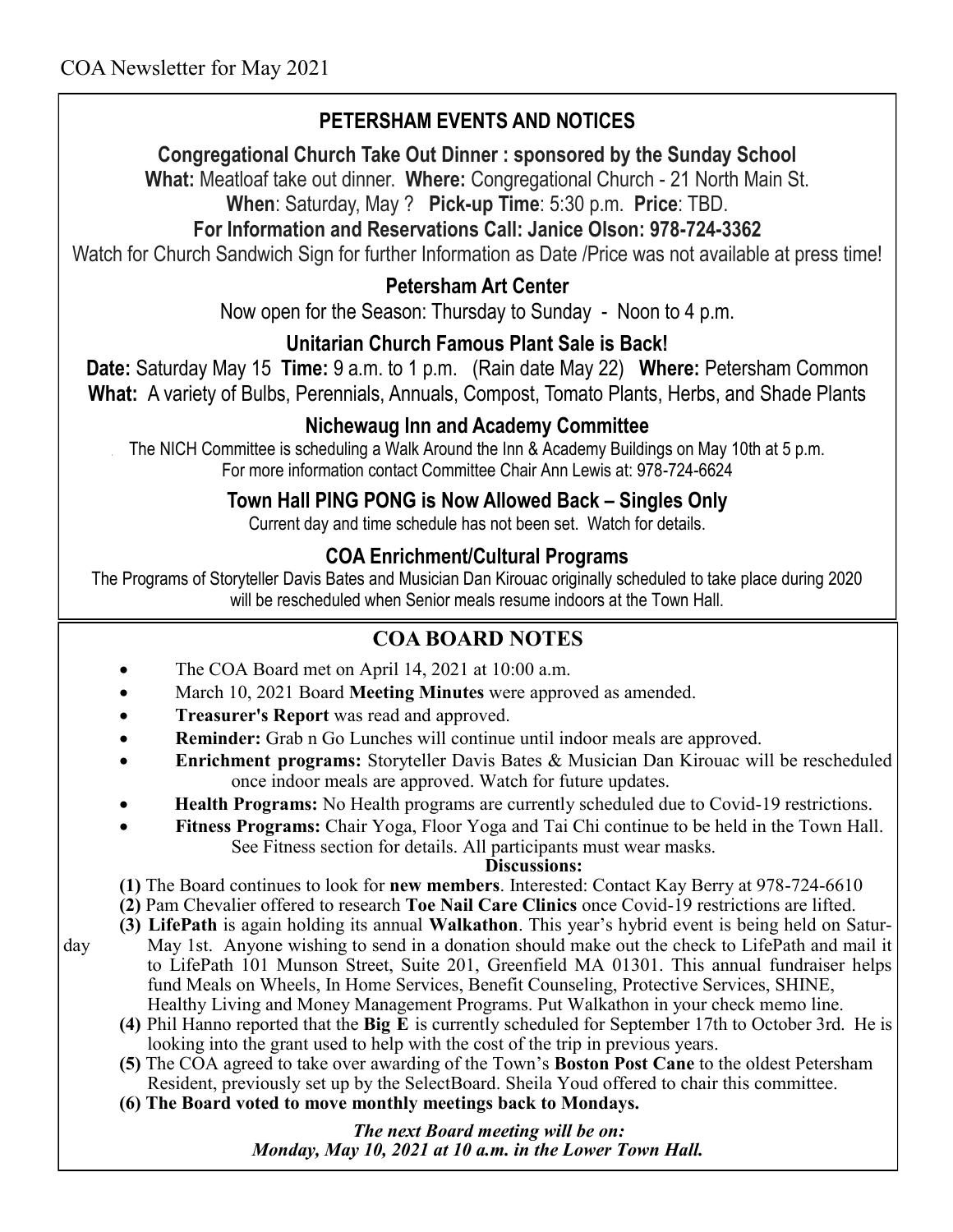# **One Liners (anonymous)**

**I failed math so many times at school I can't even count!**

**I used to like my neighbors, until they put a password on their WiFi!**

**I sold my vacuum cleaner the other day. All it was doing was collecting dust!**

**The short fortune teller who escaped from prison was a small medium at large!**

**I just burned 2,000 calories. That is the last time I leave brownies in the oven while I nap!**

**I saw a sign the other day that said "Watch for children" and I thought, "That sounds like a fair trade".**

**I want to die peacefully in my sleep, like my Grandfather... not screaming & yelling like the passengers in his car.** 

# **The Recipe Box: Angel Food Cake Delight**

Soon we will be picking some scrumptious berries. Here is a heart healthy recipe that is sure to be a hit!

1 box Angel Food Cake Mix  $\quad - \quad 1$  tub fat free or low fat cool whip

Strawberries, blueberries or raspberries (or a mixture of)

Prepare angel food cake as directed on package. When cooled, cut into bite size pieces.

In a large bowl, combine cake, cool whip and berries of your liking.

Mix gently and serve in a compote bowl for a lovely presentation.

Submit recipes to: **[fishermarilyn47@yahoo.com](mailto:fishermarilyn47@yahoo.com)** NOTE: Recipe inclusion will be based on monthly space availability.

# **HOME IMPROVEMENT**

If you are going to hire a Home Improvement Contractor….

- Make sure they are registered or licensed with the state: contact: 888-283-3757 or, www.mass.gov/consumer
- The payment schedule should be broken into 3 payments: 1/3 at the start, 1/3 in the middle & 1/3 at completion
- Make sure the contractor takes out the building permit in their name
- Make sure you check the contractors references
- Make sure you have a written contract



Make sue you check to be sure there are no complaints against the contractor

If you have a consumer problem or question contact the Northwestern District Attorney's Consumer Protection Unit: Greenfield 413-774-3186 or Northampton 413-586-9225

# **COA Sponsored SPRING YOGA, and T'AI CHI CLASSES**

**Tai Chi and Chair and Floor Yoga Classes are being held in The Town Hall. These classes are limited to 50% of the Town Hall's capacity for each class. Masks and social distancing are required. Kay Berry is the coordinator. If you have questions, call 978-724-6610 or email: PshamCOA@gmail.com**

**T'ai Chi classes with Valerie & Nick Wisnewski are being held on Wednesdays from 4 to 5 p.m.**  May 5, 12, 19, and 26 Suggested Donation: \$5.00

**Chair Yoga classes with Loren Magruder are being held on Wednesdays from 10 to 11 a.m.** May 5, 12, 19, and 26 Suggested Donation: \$5.00

**Floor Yoga classes with Loren Magruder are being held on Tuesdays from 10 to 11 a.m.** May 4, 11, 18, and 25 Suggested Donation: \$5.00

**Participants are asked to email or call if you are interested in attending**. **Email is [PshamCOA@gmail.com](mailto:PshamCOA@gmail.com) or phone Kay Berry at 978-724-6610.** 

**Fitness Classes have not been scheduled at this time. If you have previously attended these classes you will be notified when they are about to resume.**

> Fitness, Yoga, and T'ai Chi classes are sponsored by the Petersham Council on Aging and are underwritten by the Executive Office of Elder Affairs.